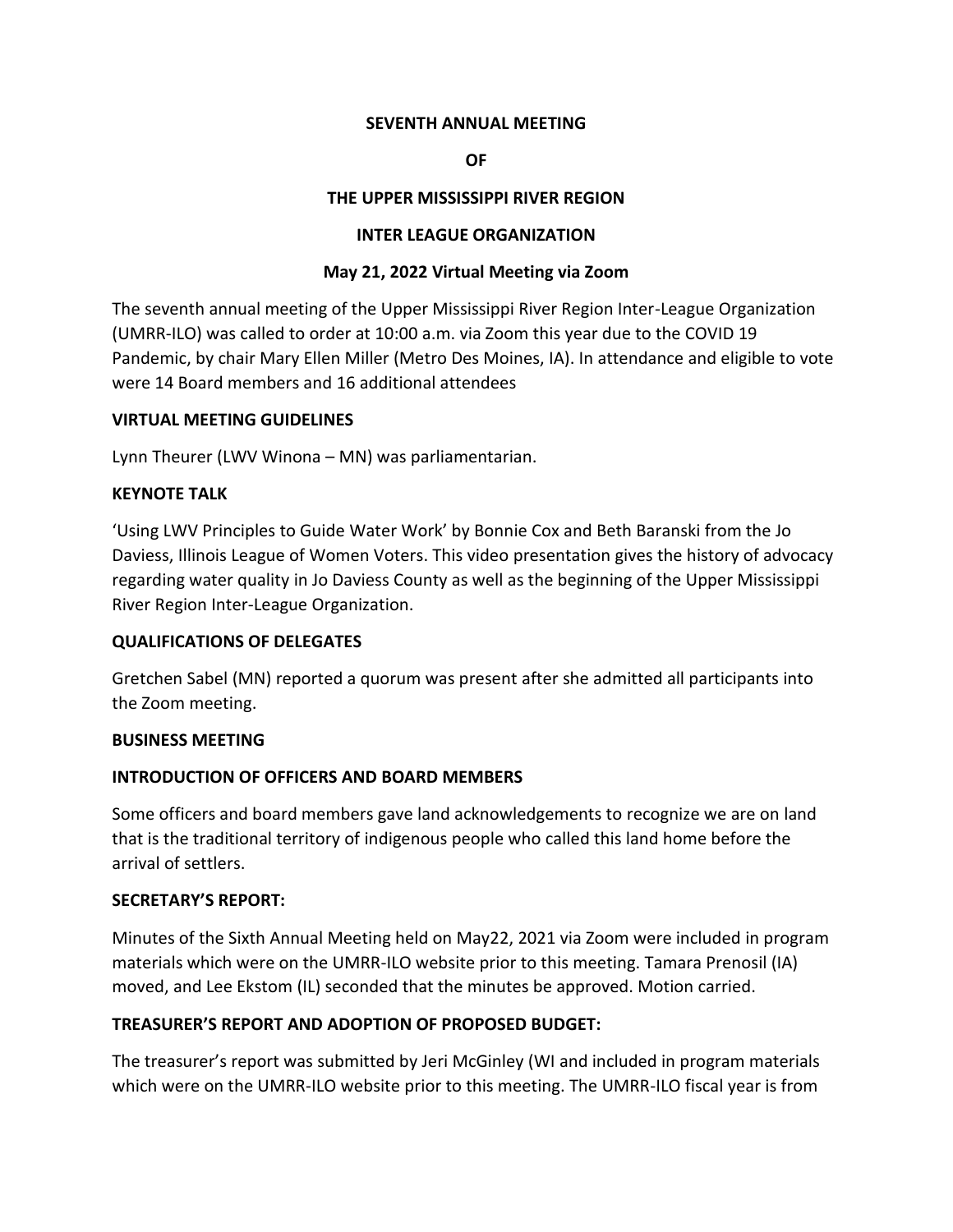July 1 through June 30. Ending cash as of 3-31-2022 was \$11,119.84 which included the ERC restricted Grant II of \$166.82 and the Judy Beck Memorial Fund of \$300. There were a possible 72 members for 2021-22 with 61 paid memberships. The UMRR-ILO had fewer expenses than would have been incurred except for the travel limitations of the pandemic.

Comments regarding the proposed budget for next year included stating the goal of spending more money on educational activities. It was also noted a new line item to help defray the expenses of the UMRR-ILO delegate to the LWVUS national convention in June 2022 in Denver, Colorado. The UMRR-ILO will have an informational display table there.

Kay Slama (MN) moved, and Mary Ploeser (MN) seconded that the treasurer's report be accepted. Motion carried.

## **NOMINATING COMMITTEE:**

Rosemary Heileman (IL) chair of the nominating committee reported the committee included following members: Carolyn-Mahlum-Jenkins (WI), Lee Ekstrom (IL), Tamara Prenosil (IA), and Lonnir McCauley (MN). Rosemary Heilemann 's report was included in program materials which were on the UMRRR-ILO website prior to this meeting.

The nominating committee nominates:

- 1. To fill the remainder of the term of Treasurer, 2022 2023 Catherine Franczyk, LWV Wheaton, IL
- 2. To serve as Secretary for a 2-year term, 2022 2024 Tamara Prenosil, LWV Dubuque, IA
- 3. To serve as Nominating Committee Chair, 2023 Bonnie Cox, LWVJ Daviss, County IL

There were no nominations from the floor. Lee Ekstron (IL) moved, and Lonnie McCauley seconded the nominations. Motion carried.

The board of directors authorizes Catherine Franczyk, Treasurer, to be a signer on the bank account held at Home Savings Bank (Dupaco Credit Union) and also authorizes her to hold a debit card tied to the same account. Jeri McGinley is therefore being removed as an authorized signer.

## **ACTION COMMITTEE AND PROGRAM FOR ACTION 2022 – 2023**

Lonnie McCauley (MN) submitted a summary of actions that the UMRR-ILO took this past year and it is available on the UMRR-ILO website.

Lonnie McCauley reported Action Committee discussed the need to respond quickly to opportunities to endorse or sign letters of support for issues that arise quickly (sometimes only two days' notice). The following statement is presented for discussion and approval.

If action is needed before a regularly scheduled Board or Action Committee meeting on an issue involving only one state, the Board authorizes the Chair of the Action Committee to send the motion by email to all Action Committee members. On approval by a majority of a quorum of the Action Committee, the Action Committee may take action on behalf of UMRR. The Action Committee's quorum shall be the number of members voting on an issue within the deadline set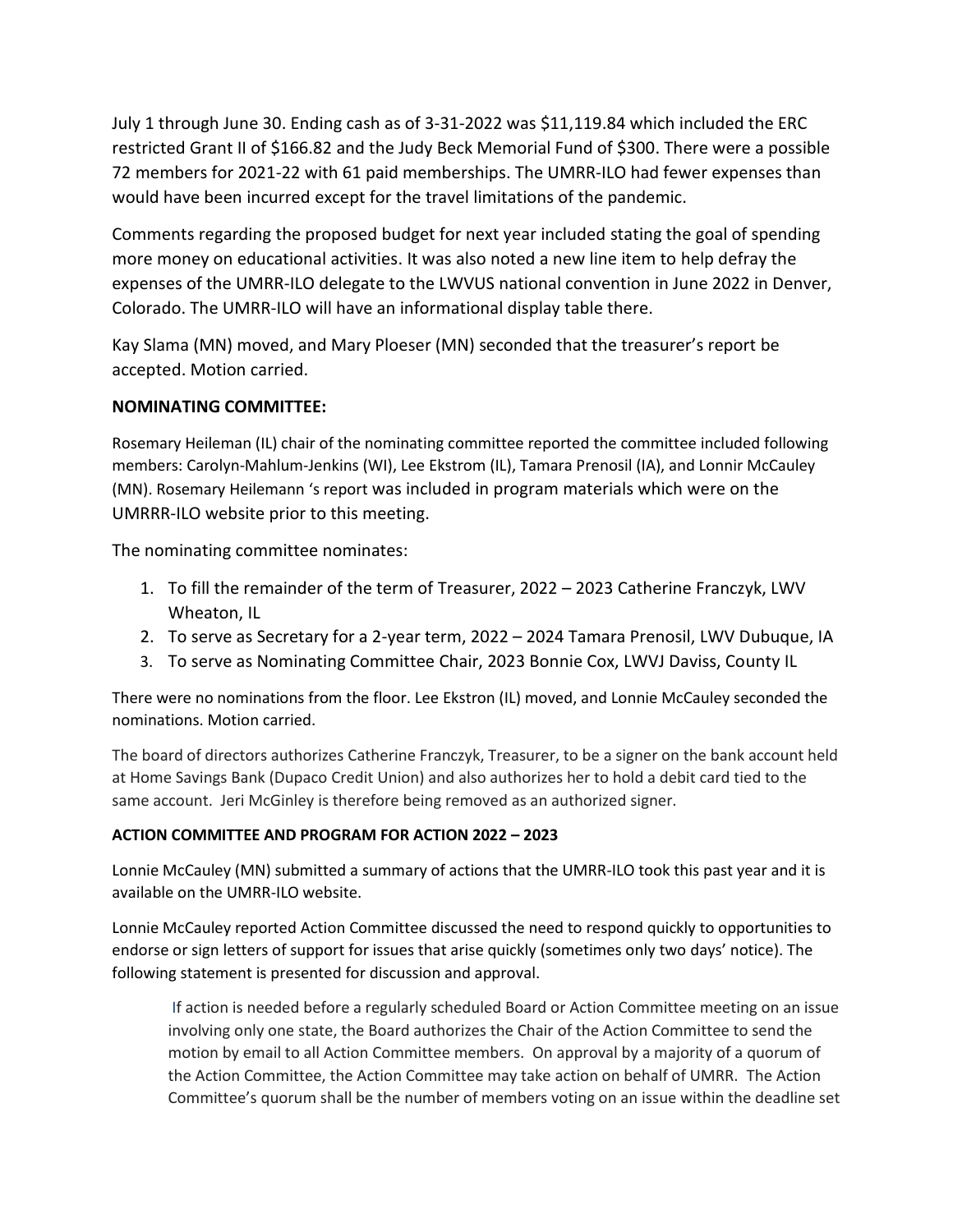by email and text notification of all Action Committee members. Action Committee members of the relevant state may need to consult their state LWV board for approval of their vote.

Lonnie McCauley (MN) moved, and Carolyn Mahlun-Jenkins seconded the procedure be approved. Motion carried.

The Action Committee also proposed that it be come a Standing Committee which would require a written report at the Annual Meeting. Lonnie McCauley (MN) moved, and Kay Slama (MN) seconded that this change be made. Motion carried.

The UMRR-ILO Board unanimously approved the following Program for Action statements at the April Board meeting and recommended it be proposed at the annual meeting.

# **LWV UMRR Program for Action 2022-23**

LWV UMRR is uniquely positioned - we are a multi-state League focused on protecting and enhancing the Mississippi River. The people in our League are active, engaged and passionate, and are also involved in other organizations, giving us a broad base of knowledge about what's happening around us.

Now it's time to take advantage of our unique position to lead our Leagues in advocating for the Mississippi as big federal bills like the Farm Bill, MRRRI and SMRT boil through Congress. This draft program for action takes the work we've done together and points us toward our work for the future.

To do this, LWV UMRR proposes to:

Build upon the affiliations LWV UMRR members have in other LWV's and other organizations focused on the Mississippi to seek opportunities to advocate for the river in a broad, national context.

Lead LWV in supporting federal legislation to protect the Mississippi River's quality and quantity:

· Mississippi River Restoration and Resilience Initiative – introduced, but stalled

Safeguarding our Mississippi River Together – introduced, but stalled  $\cdot$ 2023 Farm Bill (reauthorized every five years)

Work with our member state Leagues and LWV US to build effective advocacy based on LWV positions, and partner with organizations actively working on these bills.